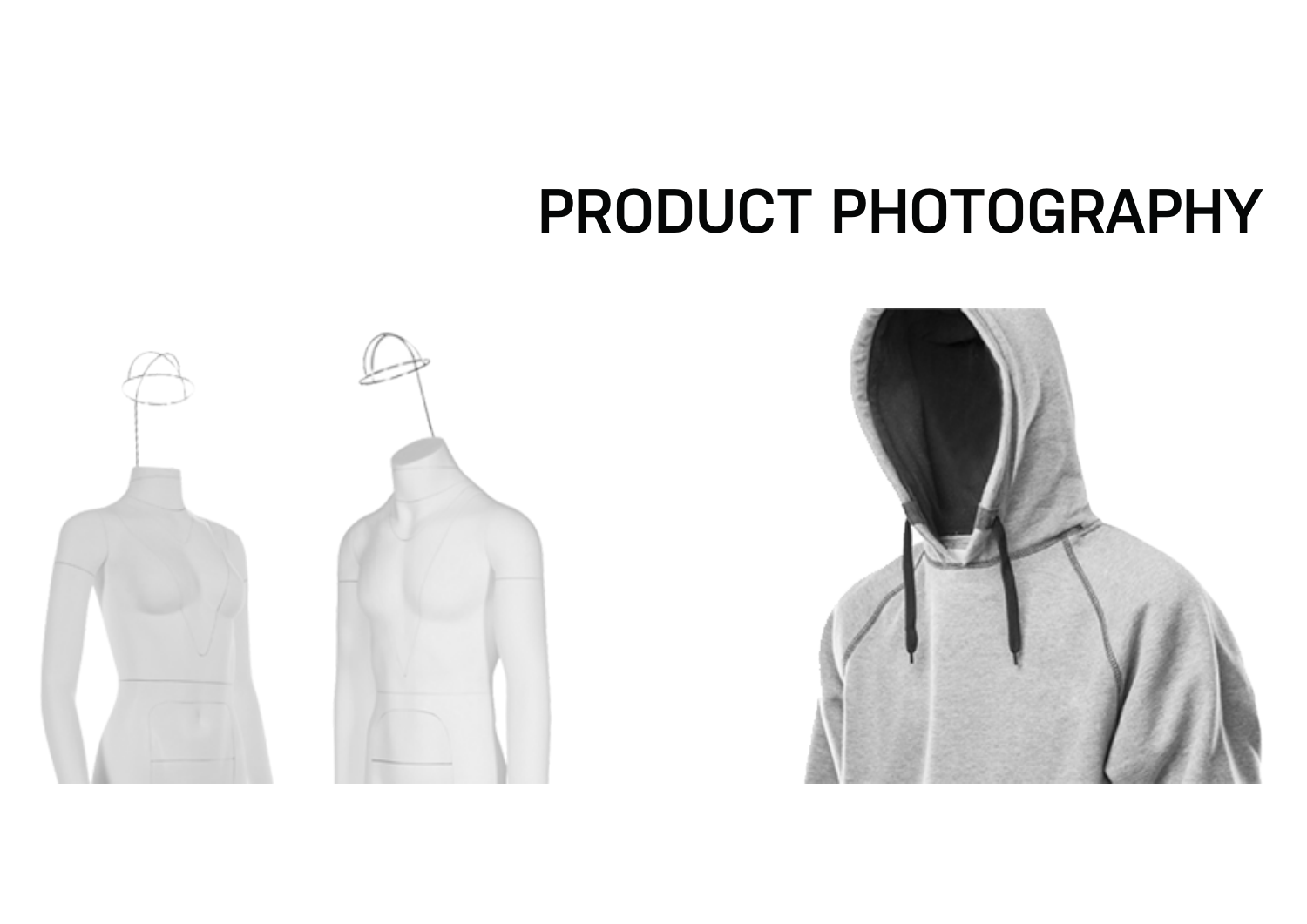

Best Mannequins is a Belgian company established in 2005 striving to design and manufacture affordable visual merchandising products for the global fashion and retail industry.

With a clear focus on innovation and quality, we have continued to expand our expertise step by step and proudly boast a portfolio of own brand collections.Short deadlines are never a problem thanks to our large stock and excellent aftersales service.

Inspiring our customers is our trademark which makes our creative team the beating heart at Best Mannequins. Their mission is to scout international trends in the fashion industry and to ensure our collections are always one step ahead in the market.

In our 3D lab, we design mannequins with a body language as close to real-life as possible.Prototyping is now faster than ever before thanks to the implementation of in-house 3D technologies such as 3D scanning, virtual sculpting and industrial 3D printers. Our skilled 3D sculptor strives to develop that charismatic mannequin, which is perfectly in line with the customer's brand identity.

We cater to an incredibly diverse clientele: from museums to sports brands, high fashion to workwear, from small boutiques just around the corner to big retail chains all over Europe.

BEST MANNEQUINS has the expertise for bringing out the BEST in your collections or shop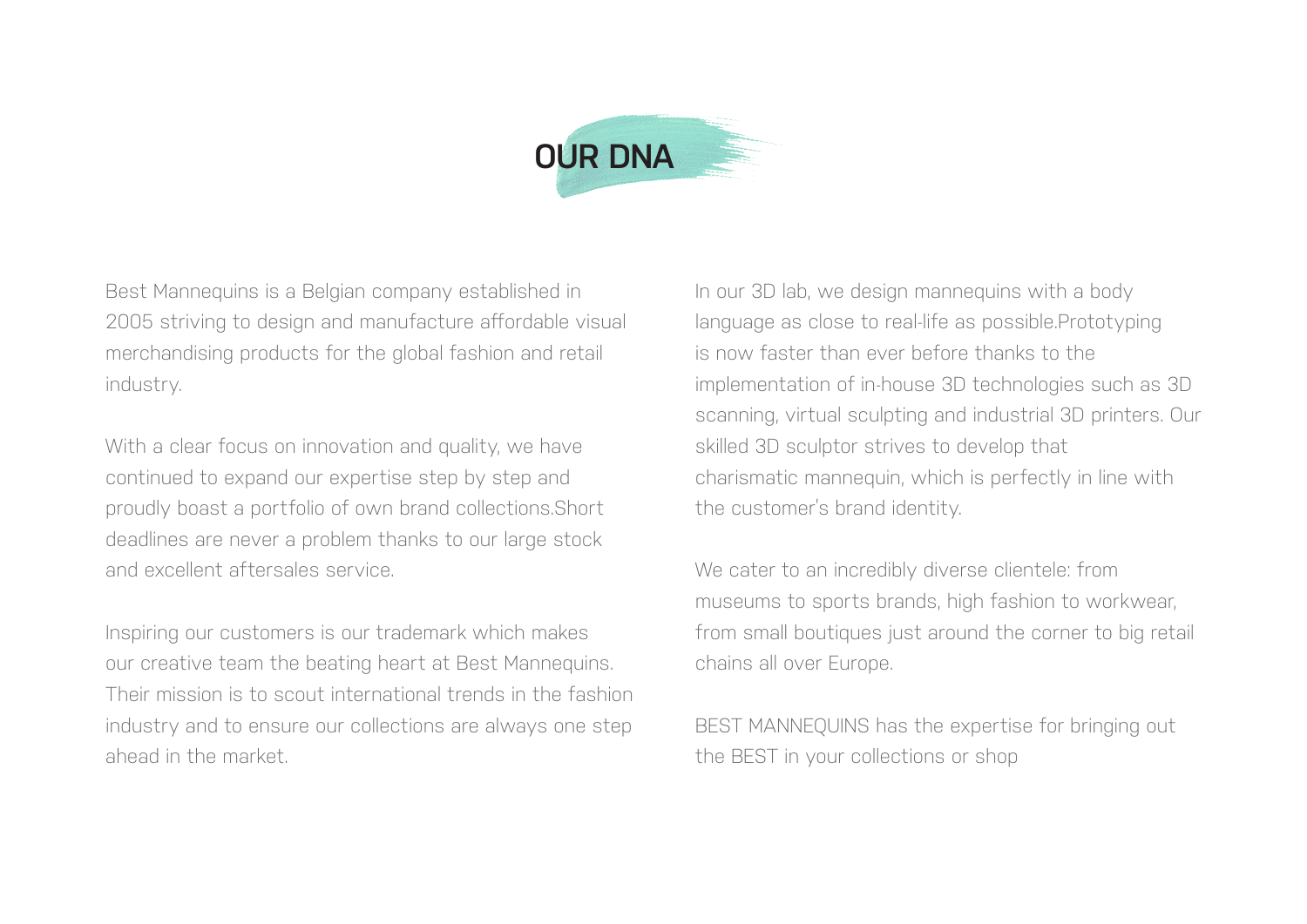### PACKSHOT

perfectly shaped and easy-handling

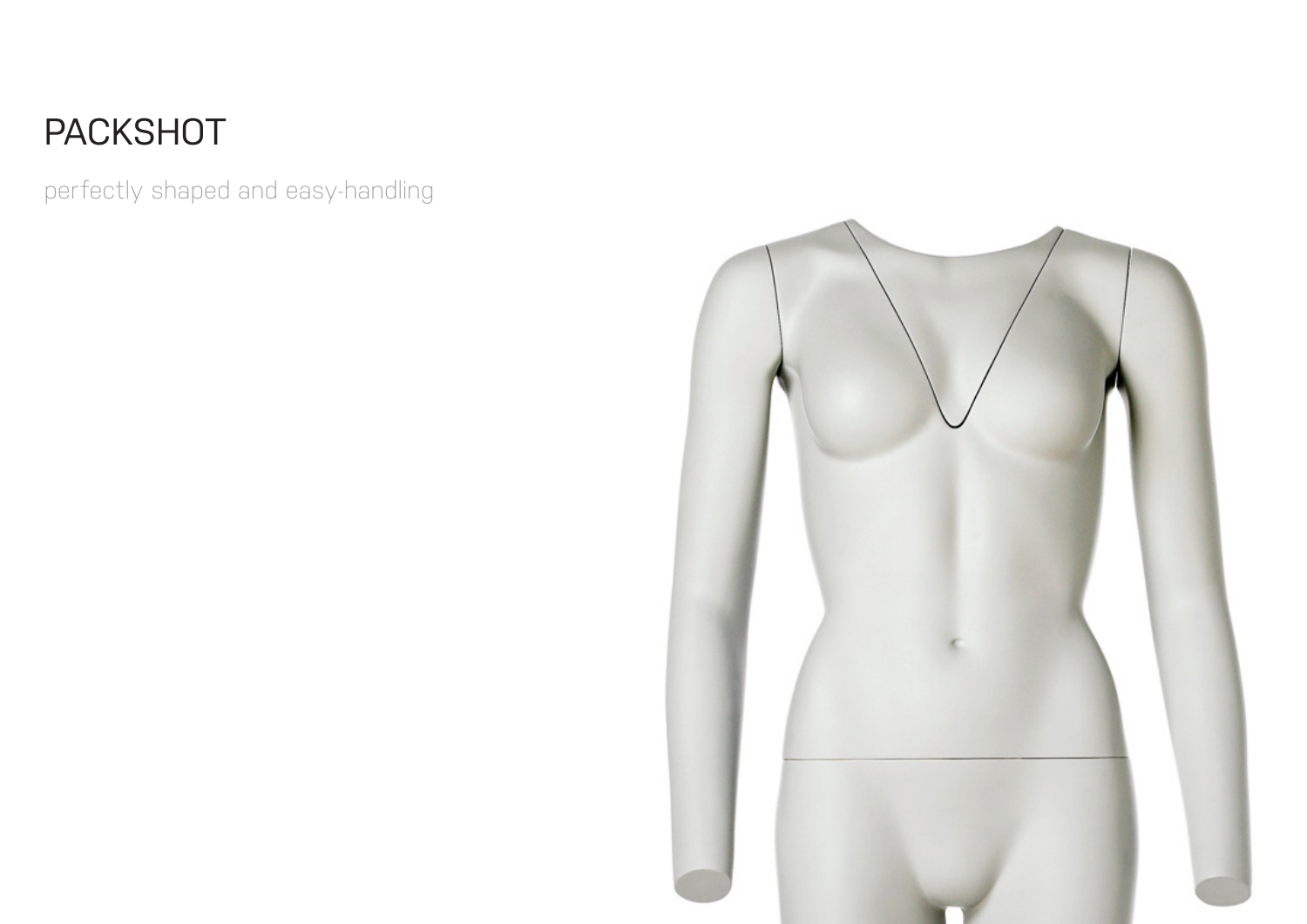

HI-PACKSHOT-F03 REGULAR FIT confection size 36-38 height 165 cm<br>shoulders 42 cm shoulders chest 89 cm waist 64 cm hips 93 cm innerleg 90 cm

base round glass



### HI-PACKSHOT-M03

#### confection size 48-50<br>height 177 cm height 177 cm<br>shoulders 50 cm shoulders<br>chest

innerleg

101 cm waist 82 cm hips 100 cm<br>innerleg 98 cm base round glass



#### HI-PACKSHOT-C03

| confection size | 198-134     |
|-----------------|-------------|
| height          | 135 cm      |
| shoulders       | 38 cm       |
| chest           | 72 cm       |
| waist           | 62 cm       |
| hips            | 78 cm       |
| innerleg        | 71 cm       |
|                 |             |
| base            | round glass |





base round glass

SLIM FIT confection size 48

HI-MS01

height 183 cm<br>shoulders 45 cm shoulders<br>chest waist 81 cm hips 96 cm<br>innerleg 98 cm innerleg

base round glass

93 cm



| confection size | 46     |
|-----------------|--------|
| height          | 168 cm |
| chest 1         | 115 cm |
| chest 2         | 94 cm  |
| waist           | 88 cm  |
| hips            | 115 cm |
|                 |        |

base round glass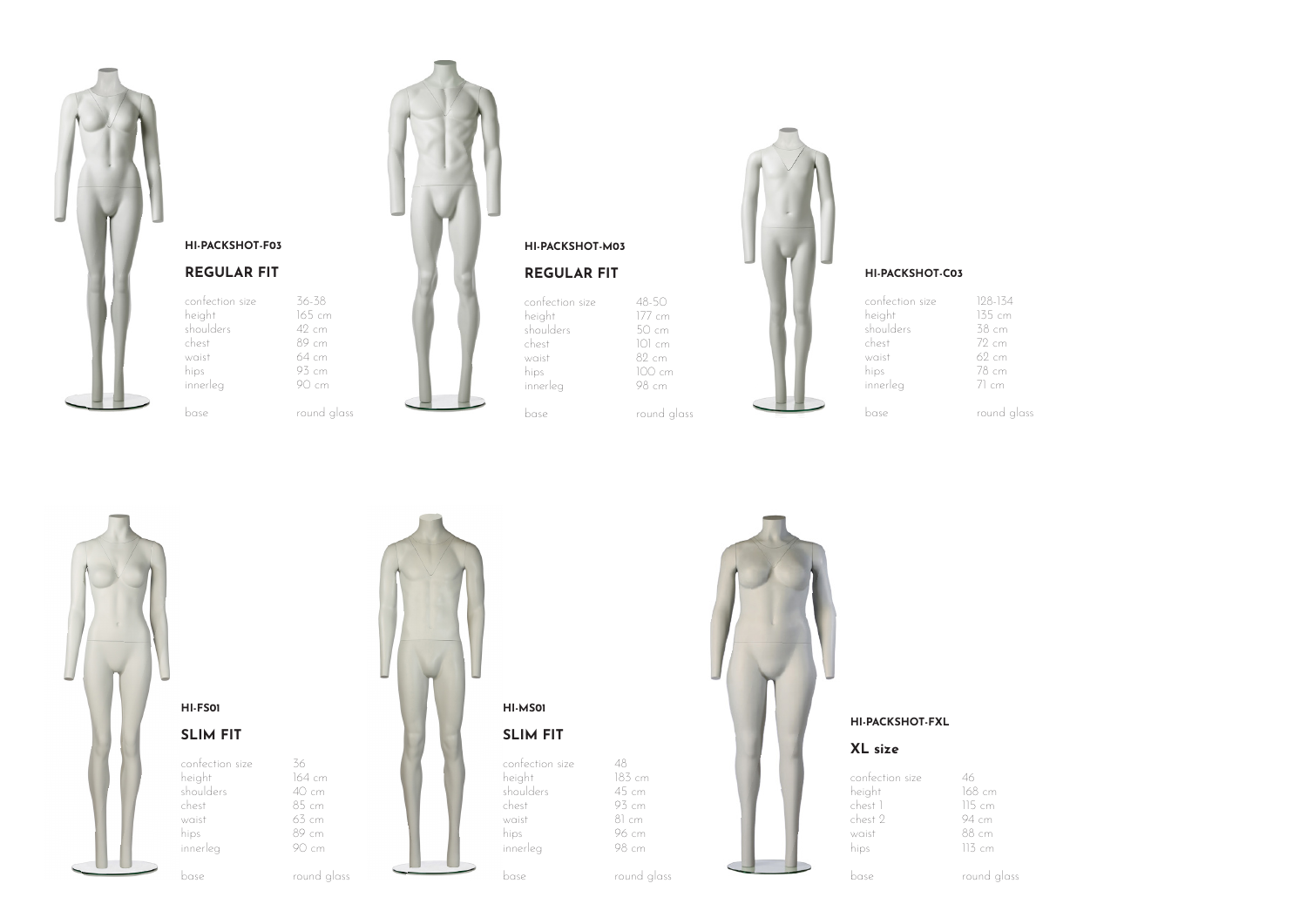**QUALITY** fibre-reinforced polyester

#### FINISH

light grey

DELIVERY approximately 1 week ; upon demand

#### CONFECTION SIZE

Women EU size 36 Men EU size 48-50

#### ADVANTAGES

- removable parts
- easy handling
- magnetic attachment of arm fixations
- double footpin for stability
- including a cap presenter
- different arm sets

PRICES adults : 630 euros, excl. VAT adults XL: 650 euros, excl. VAT kids : 455 euros, excl. VAT



BASE (rotational)



#### ADVANTAGES - PACKSHOT

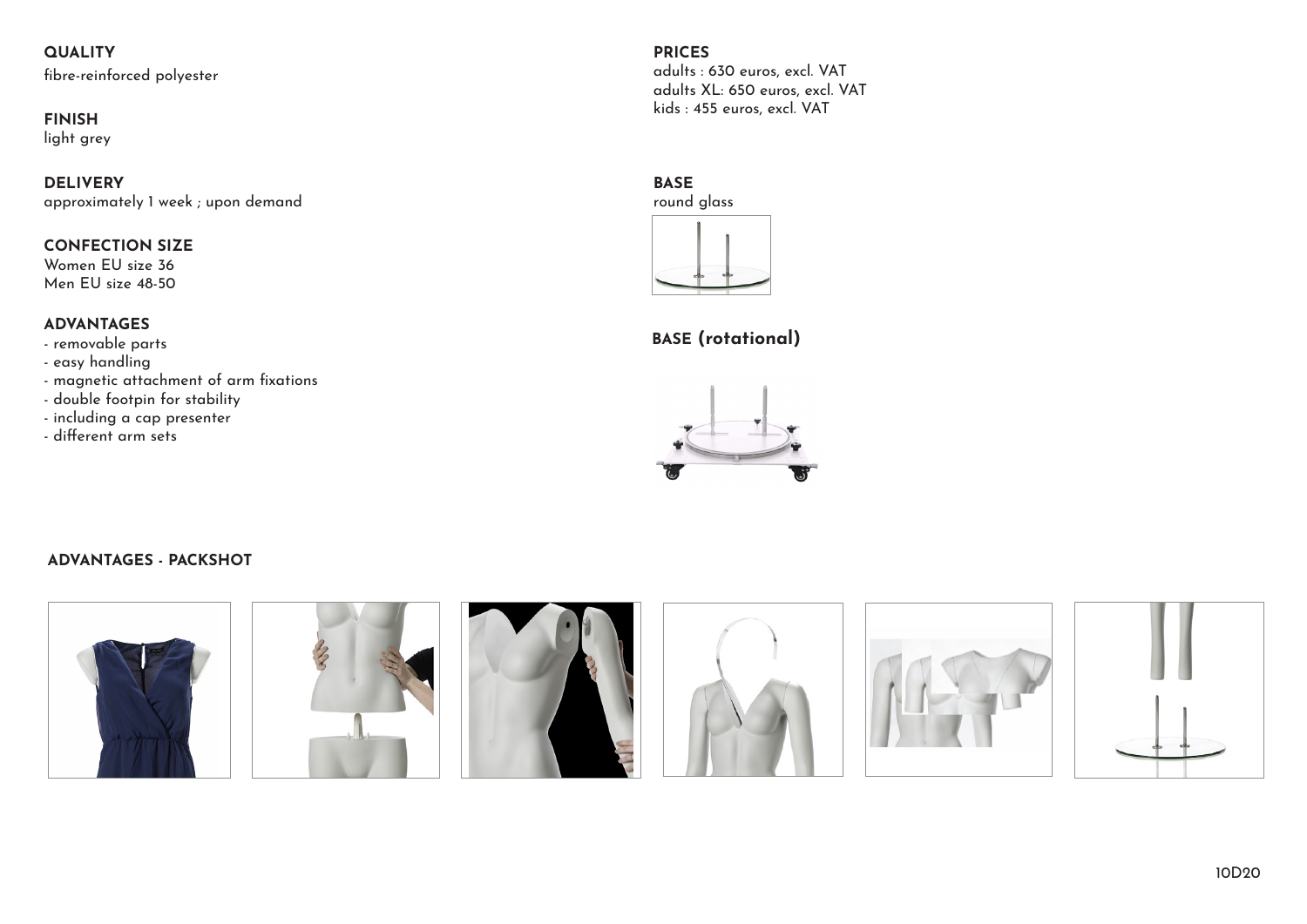